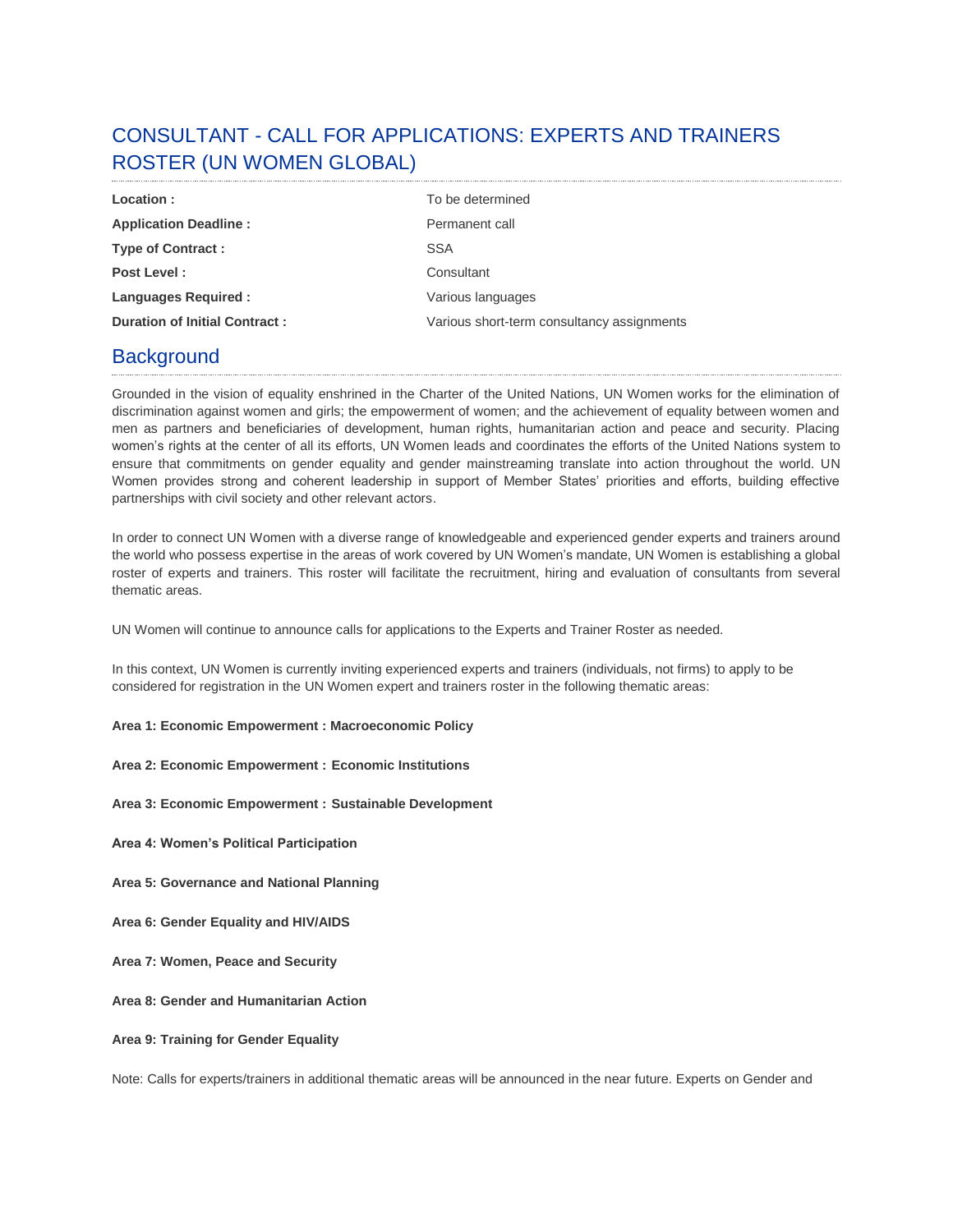Evaluation please apply to: https://evaluationroster.unwomen.org/

Interested consultants are advised to carefully study all the sections of this ToR and ensure that they meet the general requirements.

The consultant should identify the thematic area that best fits his/her range of experience and expertise. If applicable, it is possible to select more than one thematic area.

**Training Accreditation:** Experts interested in providing training consultancy services in their areas of expertise can apply for the training accreditation. After joining a thematic roster, applicants will be able to provide information about their training background and complete a competency-based test to demonstrate their knowledge in adult learning. If successful, the candidate will be recognized as both an expert and trainer in the related fields.

**Only applicants who pass all screening procedures will be included in the roster.**

## Duties and Responsibilities

Consultants will provide a range of advisory services to clients (UN Women Divisions, Regional Centers or Country Offices, UN Women Training Centre, project teams, and partners as needed). Specific reporting and working relationships will be specified at the time of contracting for a specific assignment.

When demand arises in a particular thematic area, pre-selected consultants will be called upon to provide demand-driven services. The range of tasks for the consultant may include **applied research, diagnostic missions, provision of strategic and operational advice, training and capacity development activities, strategic development of policy papers, on-site support to programmes, programme evaluation, drafting of policy papers, among others.**

### **SPECIFIC THEMATIC AREAS**

### **Area 1: Economic Empowerment : Macroeconomic Policy**

This roster aims to attract candidates in the field of Macroeconomic Policy and Gender Equality. Macroeconomic policy (monetary, employment, fiscal, trade and investment instruments) sets the framework and incentives for women and men to engage in labor, financial, goods and services markets. It shapes development and growth path, determines patterns and levels of inequalities, delineates boundaries between paid and unpaid work, influences social reproduction and shapes the structure of the formal and informal sectors.

Qualified candidates will be able to contribute to policy work on these areas of Macroeconomic Policy as well as exit routes from crises (economic and financial, food, and fuel) and on how social protection can complement and support policies for poverty elimination and growth for development. Moreover, candidates will be qualified to assist UN Women to engage in debates and produce policy advocacy tools aimed at designing sectorial policies – such as in agriculture, trade, investment and labour market – so that increased gender equality and social justice are addressed. Additional Specific Qualifications and Experience: Candidates must be able to apply learned academic principles to real life situations and undertake empirical research and analysis of trends and developments and related policy issues, especially macroeconomics and other public policies.

### **Area 2: Economic Empowerment : Economic Institutions**

This roster aims to attract candidates with policy and research expertise related to exploring economic Institutions through a gender lens. Such analyses of economic institutions involve an understanding and explanation of the dynamics of market and non-market structures, mechanisms, and processes from a gender sensitive human rights perspective. These institutions include state and international institutions, financial institutions, firms, and community-based organizations, households with individuals and interest groups that engage in complex interaction internally and across themselves.

Qualified candidates will be able to contribute to our understanding of and policy research on how institutions as gendered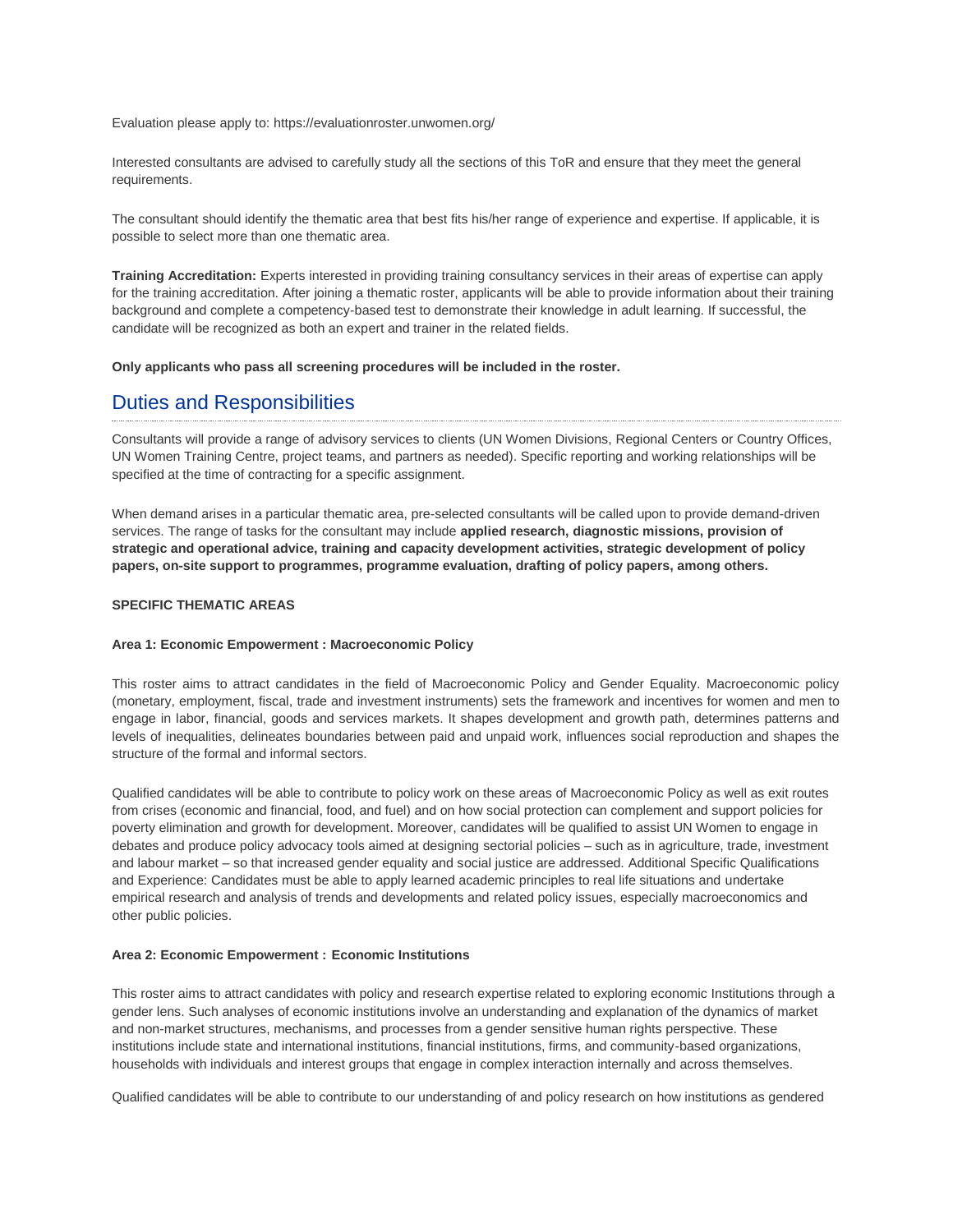entities embody and transmit social norms that influence gender relations, social communications, inequality and social justice. From this perspective, they will analyze market conditions and labour market segmentation as well as social reproduction, including relations between formal and informal sectors, vulnerable employment and descent work, trade relations and trade regimes, financial structures and services, the division between market and non-market work, unpaid work and the care economy, and public sector provision of goods and services. Most importantly, qualified candidates will be able to assist in the generation of policy recommendations for gender responsive legal and institutional reforms. Additional Specific Qualifications and Experience: Candidates must be able to apply learned academic principles to real life situations and undertake empirical research and analysis of trends and developments and related policy issues.

### **Area 3: Economic Empowerment : Sustainable Development**

This roster aims to attract candidates with expertise in the field of Sustainable development and Gender Equality. The economics of Sustainable Development addresses the need to balance resource allocation and use with the needs of current and future populations.

Qualified candidates will contribute to advancing an approach to Sustainable Development that fully incorporates gender equality and advancing women's economic empowerment and rights. Moreover, they will contribute to generating policy recommendations that address: inequalities and poverty elimination; social reproduction and unpaid work conceptualized as a sustainability issue; livelihoods security; adaptation to or mitigation of climate change and social protection. Gender analysis of and policy recommendations on sectoral issues and poverty elimination - including asset ownership, water and energy, education, descent work, rural development and food security, health, land tenure and land rights and environmental sustainability- will also be included in this work stream. Additional Specific Qualifications and Experience: Candidates must be able to apply learned academic principles to real life situations and undertake empirical research and analysis of trends and developments and related policy issues.

### **Area 4: Women's Political Participation**

UN Women is increasingly being called upon by UN partners, civil society partners, donors and governments to provide specific and often short-term gender expertise for capacity building and policy support on women's political rights, participation and leadership. Requests from field offices include calls for guidance on a range of issues, especially electoral support, Temporary Special Measures (TSMs), and project formulation on women in politics. In addition, support is also requested for how to work most effectively work with a range of actors including parliamentarians, electoral management bodies, media, youth groups and political parties.

The political participation roster will select high level experts who will be able to provide on demand support on capacity building and the implementation of programming on gender sensitive laws and policy reform; gender-responsive electoral management; gender-responsive parliaments and institutional change to enhance women's engagement on leadership positions

### **Area 5: Governance and National Planning**

Governments are accountable for implementing their commitments to gender equality and women's rights and securing the financial resources needed for this purpose. Gender responsive budgeting (GRB) is an approach that seeks to facilitate coherence between gender equality goals and government planning/budgeting and performance monitoring. It entails identifying and reflecting needed interventions to address gender gaps in sector and local government policies, plans and budgets. GRB also aims to analyze and address the gender-differentiated impact of tax policies and the allocation of domestic resources and Official Development Assistance. UN Women started supporting GRB work in 2001. Today, over 60 countries have adopted some form of gender responsive planning and budgeting.

This roster aims to identify experts who have practical experience on GRB and who can provide support on gender sensitive budget analysis, GRB training, advisory services (technical and strategic); evidence based advocacy, policy dialogue, gender sensitive monitoring and tracking of governments' allocations and expenditures. Experts will assist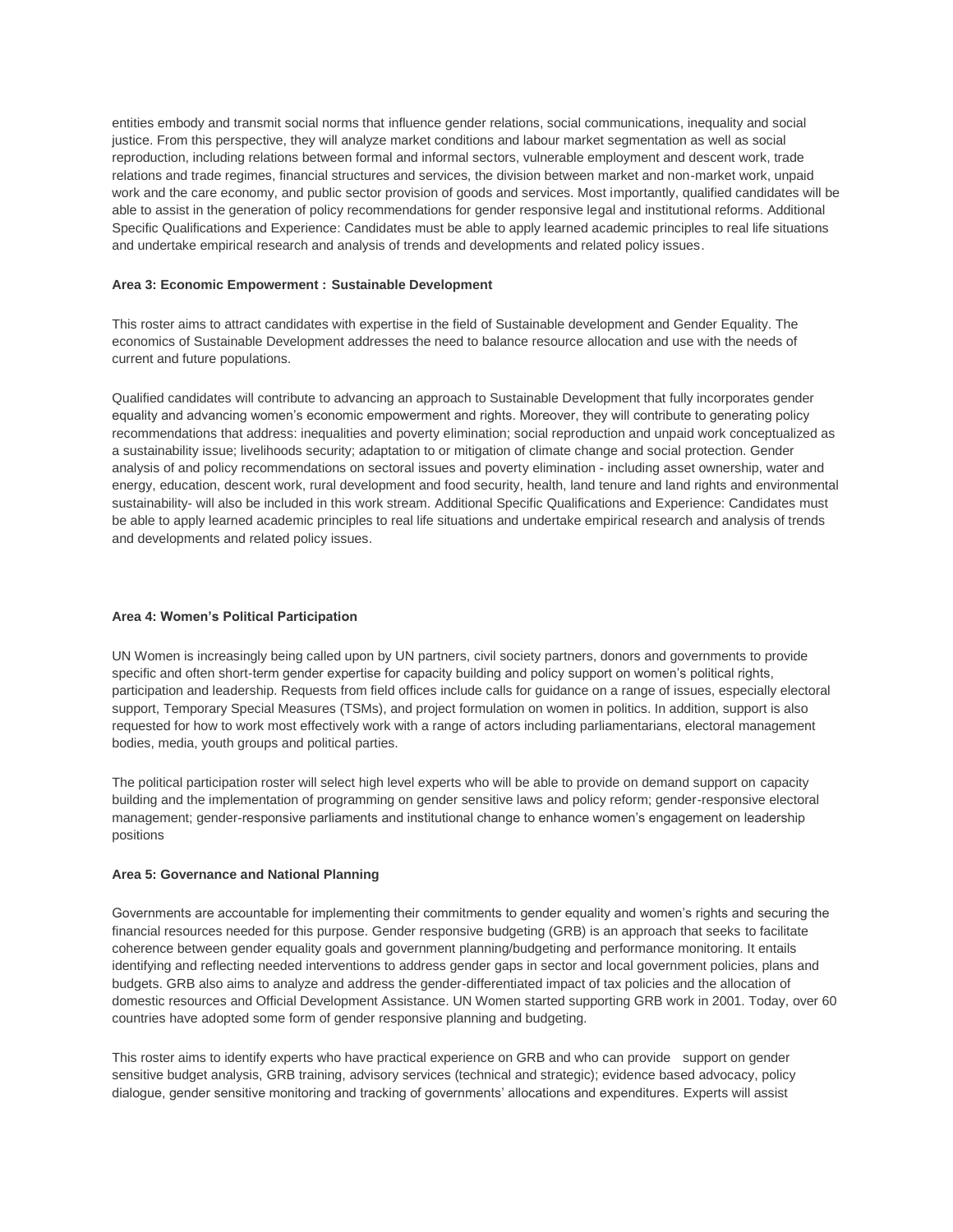countries in applying the GRB approach at national level, sector level and local level with a view to effectively implement gender equality commitments.

### **Area 6: Gender Equality and HIV/AIDS**

UN Women brings gender equality and human rights perspectives into its work on HIV and AIDS. As UN Women, we believe the single most important strategy in responding to the HIV epidemic is empowering women and guaranteeing their rights – so that they can protect themselves from infection, overcome stigma, and gain greater access to treatment and care.

The HIV/AIDS roster will include high level experts who will be able to provide on demand support to promote this strategy with a focus on leadership and participation of women living with HIV and those affected, the integration of gender equality and women's rights into governance of the HIV responses, the intersection of HIV and violence against women, and access to justice of women living with and affected by HIV and AIDS.

### **Area 7: Women, Peace and Security**

Violent conflict affects men, women, girls and boys in different ways. And, women and girls have specific contributions to make to conflict and crisis prevention, resolution and peace building. UN Security Council resolution 1325 (2000) recognized, as a matter of international peace and security, the urgent need to address women's participation in peace processes and peace building, as well as the need to protect women and girls from violations of their rights during and after violent conflict. UN Women works to ensure that women's voices and priorities are heard in international security debates and that internationally and nationally led peace and security interventions respond to women's needs.

Expert practitioners are required to support UN Women's country programming in post-conflict and peacebuilding context, as well as its mandate and international policy frameworks on Peace and Security.

### **Area 8: Gender and Humanitarian Action**

Consisting of a pool of senior advisors that can be deployed at short notice, UN Women's roster of advisors on gender and humanitarian action supports humanitarian actors at the country level to mainstream gender equality programming in all sectors/clusters – camp coordination & camp management, education, early recovery, food security, health, emergency shelter and non-food items, WASH, etc. - and in all phases - preparedness, response and recovery - of humanitarian action. Advisors serve as additional and/or surge capacity to the in-country UN Women office and/or as an inter-agency resource to support the UN Humanitarian/Resident Coordinator (HC/RC), humanitarian country teams (HCTs) and sector/cluster leads in the initial stages of sudden-onset emergencies and in protracted humanitarian situations.

Specific tasks may include disaster preparedness and contingency planning, participating in post-disaster needs assessments (PDNAs) or in multi-sector initial rapid assessments (MIRAs), training and capacity strengthening, conducting gender analyses, coordination of gender and women's empowerment as a cross-cutting issue, etc.

### **Area 9: Training for Gender Equality**

UN Women TC will offer training for gender equality and women's empowerment to UN Women staff, UN agencies, as well as government, civil society and partners. The gender capacity-development programmes will range from basic and introductory levels to specialized and advanced levels, aimed at diverse audiences with different backgrounds. In terms of capacity-development strategies and techniques, the TC will make maximum use of on-line training techniques, paying special attention to e-learning courses and an active, participatory learning approach.

This roster aims to identify training for gender equality specialists with wide experience and a solid background and knowledge of training processes with different stakeholders that will allow them to adapt and implement good practices in the design and facilitation of participatory and innovative training for gender equality processes and materials both for face to face, eLearning and blended learning processes.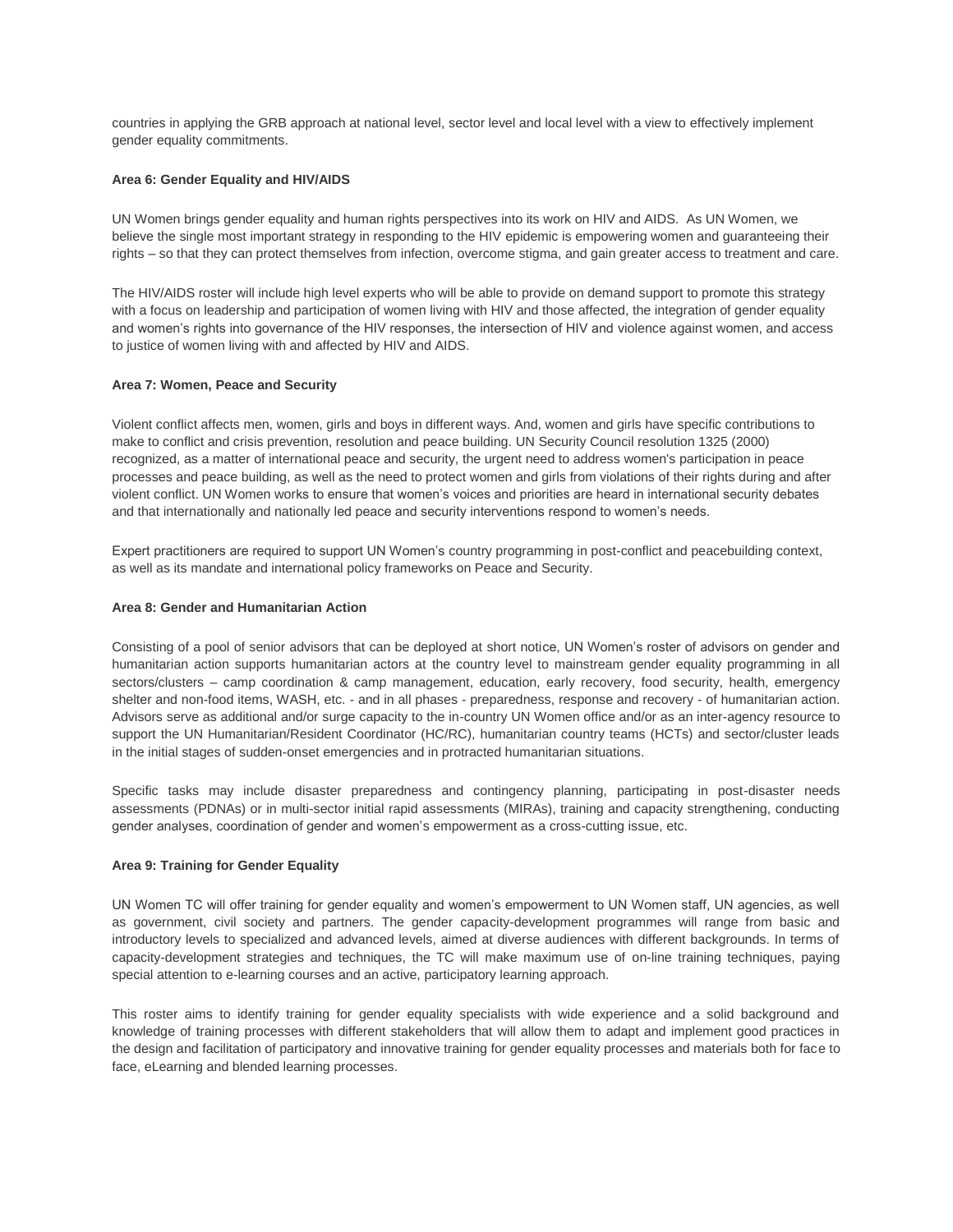## **Competencies**

- Demonstrates commitment to UN Women's mission and vision;
- **•** Strategic strong technical capabilities;
- Strong reporting and writing abilities;
- Ability to work in a team, develop synergies and establish effective working relations with government counterparts, donors, NGOs and other development and humanitarian partners;
- Strong interpersonal and communication skills, resourcefulness, initiative, maturity of judgment, tact, and negotiating skills, and the ability to cope with situations that may pose conflict;
- Demonstrates integrity by modeling UN Women's values and ethical standards;
- Sensitivity and adaptability to culture, gender, religion, nationality and age;
- Openness to change and ability to receive/integrate feedback;
- Ability to accommodate additional demands on short notice;
- Ability to work under pressure and in stressful situations;
- Ability to manage heavy workloads and solve complex problems with minimum supervision.

## Required Skills and Experience

### **General Qualifications and Experience:**

### **Education:**

Advanced university degree (Master, PhD) relevant to the thematic area

### **Experience:**

- At least five years of proven working experience relevant to the selected thematic area;
- Extensive technical knowledge relevant to the thematic area;
- Excellent oral and written skills
- Excellent drafting and formulation skills; proven record of official reports or papers/studies in the selected area;
- Experience with training and facilitation is an asset.

### **Languages:**

Various languages.

As a minimum, candidates need a working knowledge of English, Spanish or French as a minimum to be able to complete the application process. Additional language skills are highly desirable.

### **Evaluation of Applicants:**

Applicants will be screened against qualifications and the competencies specified for each thematic area/subcategory.

### **Contracting Arrangements:**

Successful candidates will be included in the relevant thematic area of the UN Women Experts and Trainers Roster.

Entry into the roster system does not necessarily mean a guaranteed contract with UN Women. This will depend on